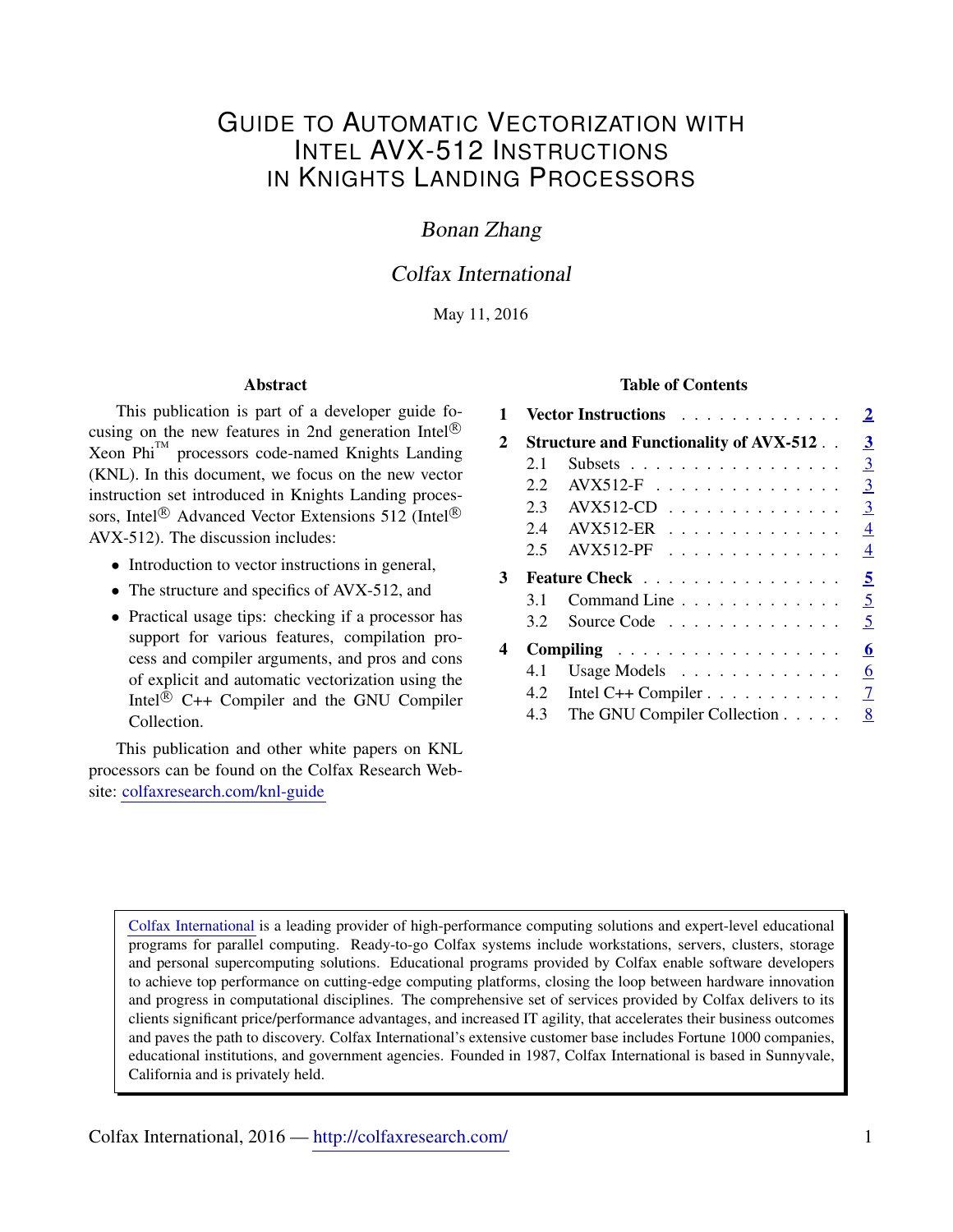## <span id="page-1-0"></span>1. VECTOR INSTRUCTIONS

Intel<sup>®</sup> Xeon Phi<sup>™</sup> products are highly parallel processors with the Intel<sup>®</sup> Many Integrated Core (MIC) architecture. Parallelism is present in these processors at two levels: task parallelism and data parallelism. Task parallelism comes from the massive number of cores in the processor (up to 72). Data parallelism comes from support for vector instructions, which make every core a single instruction multiple data (SIMD) processor. 1st generation Intel Xeon Phi processors, released in 2012 and code-named Knights Corner (KNC), were first Intel architecture processors to support 512-bit vectors. 2nd generation Intel Xeon Phi processors, to be released in 2016 and code-named Knights Landing (KNL), also support 512 bit vectors, but in a new instruction set called Intel<sup>®</sup> Advanced Vector Extensions 512 (Intel<sup>®</sup> AVX-512).

The Knights Landing architecture has a peak theoretical performance of 6 TFLOP/s in single precision, which is triple than what Knights Corner had. This performance gain is partly due to the presence of two vector processing units (VPUs) per core, doubled compared to the previous generation. Each VPU operates independently on 512-bit vector registers, which can hold 16 single precision or 8 double precision floating-point numbers.

<span id="page-1-1"></span>The need for using vector instructions cannot be understated, as it is the key to efficiently utilizing the VPUs for high performance.



Figure 1: Illustration of SIMD instruction

Figure [1](#page-1-1) shows an example of a vector instruction adding multiple numbers together at the same time, compared to doing the additions sequentially. Where a scalar processor would have to perform a load, an addition and a store instruction for every element, a vector processor performs one load, one addition and one store for multiple elements. AVX-512 wide vectors and 2 VPUs allow for 32 additions to happen at the same time for single precision numbers.

To use vector instructions in applications, developers have two options: (i) explicitly calling vector instructions from assembly or via instrinsic functions, or (ii) relying on automatic vectorization by the compiler. The former option allows fine control over the instruction stream, while the latter is portable and "future-proof". This means that to adapt code to a future generation of processors, only re-compilation is needed. At the same time, to effectively use automatic vectorization, the programmer must follow guidelines for vectorizable code (see, e.g., [\[1\]](#page-9-0)) and be aware of the specifics of the instructions supported by the processor. This paper aims to provide necessary details about AVX-512 for developers following the automatic vectorization route.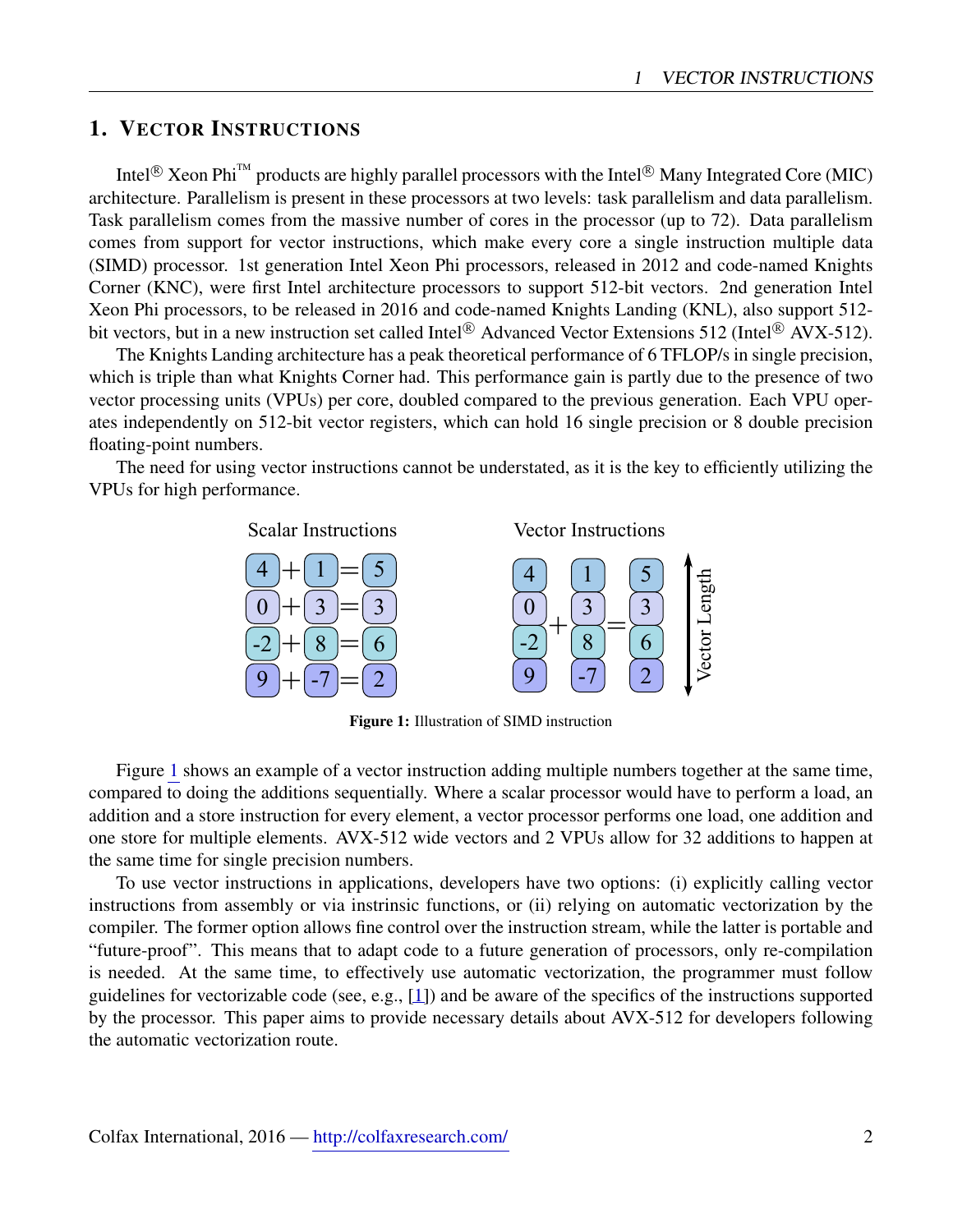## <span id="page-2-0"></span>2. STRUCTURE AND FUNCTIONALITY OF AVX-512

## <span id="page-2-1"></span>2.1. SUBSETS

The Intel AVX-512 has 9 subsets of instructions, of which some are supported by Intel Xeon Phi processors starting with Knights Landing, and some will be supported by future Intel® Xeon® processors [\[2\]](#page-9-1). They are listed and illustrated in Figure [2](#page-3-2) below.

- Features common to Knights Landing and future Intel Xeon processors include AVX512-F and AVX512-CD. If it is desirable to maintain binary compatibility between the Knights Landing processor and a future Intel Xeon processor, these are the subsets to use.
- All AVX-512 features of the Knights Landing processors include, in addition to AVX512-F and AVX512-CD, the AVX512-ER, and AVX512-PF subsets. If it is not necessary to maintain binary compatibility between the Knights Landing processor and a future Intel Xeon processor, then the additional AVX512-ER and AVX512-PF instructions can be leveraged to vectorize previously unvectorizable code.
- All AVX-512 features of the future Intel Xeon processors include, in addition to AVX512-F and AVX512-CD, the AVX512-BW, AVX512-DQ, AVX512-VL, AVX512-IFMA, and AVX512-VBMI subsets. Since these instructions are not available on the Knights Landing processors, they are out of the scope of this document.

### <span id="page-2-2"></span>2.2. AVX512-F

This feature set is the "Fundamental" instruction set, available on Knights Landing processors and future Intel Xeon processors. It contains vectorized arithmetic operations, comparisons, type conversions, data movement, data permutation, bitwise logical operations on vectors and masks, and miscellaneous math functions like min/max [\[3\]](#page-9-2). This is similar to the core feature set of the AVX2 instruction set, with the difference of wider registers, and more double precision and integer support.

#### <span id="page-2-3"></span>2.3. AVX512-CD

This feature set is the "Conflict Detection" instruction set, available on Knights Landing processors and future Intel Xeon processors. The following code sample illustrates when conflict detection instructions are useful.

```
 void hist(const float * samples, int * const hist, const float group_width) {
 float group_width_rec = 1.0f / group_width;
 #pragma vector aligned
for (int sample_index = 0; sample_index < 1024; sample_index++) {
 const int bin = (int) (samples[sample_index] * group_width_rec);
6 hist [bin] ++;
7 }
8}
```


Colfax International, 2016 — <http://colfaxresearch.com/> 3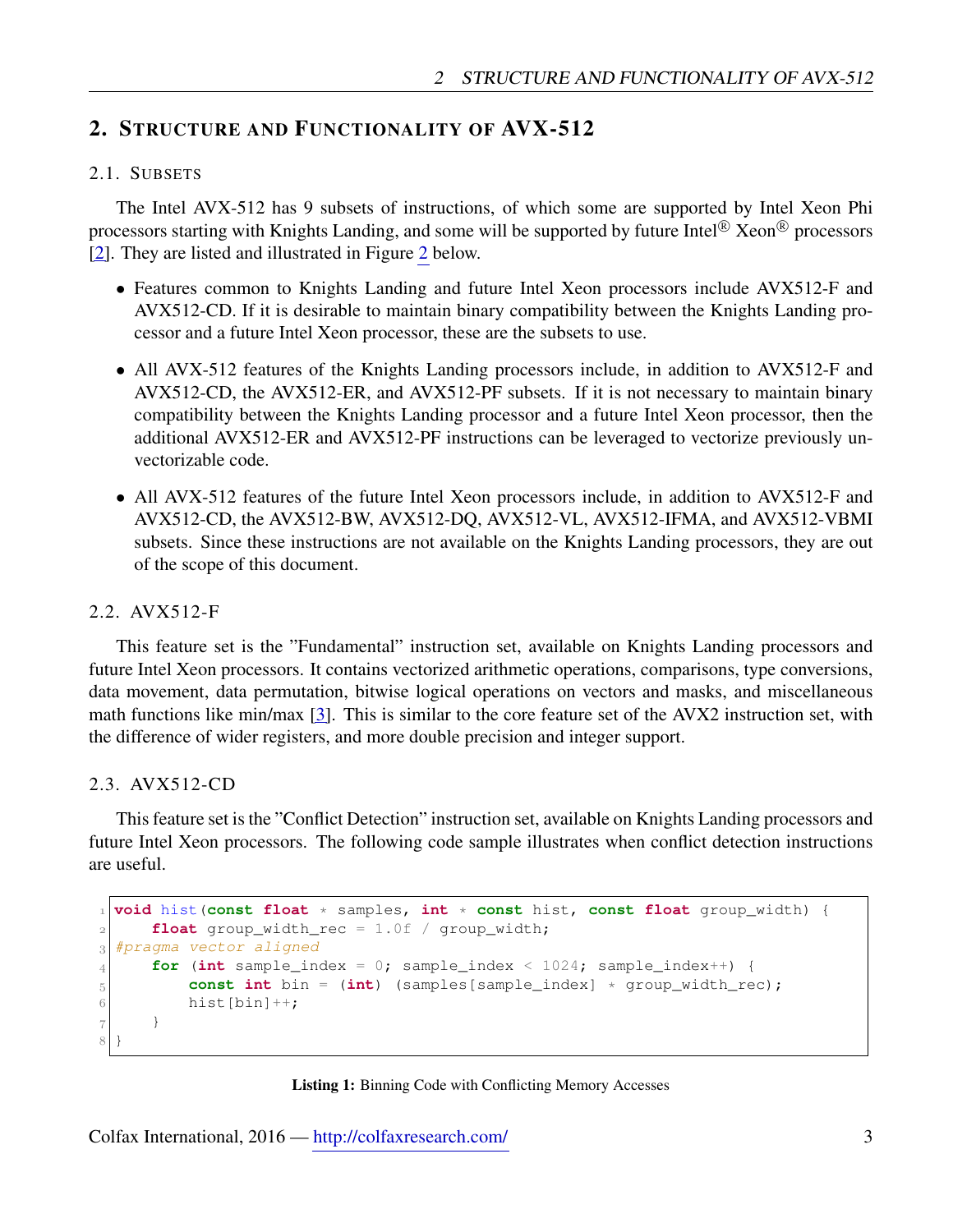This code illustrates the computation of a histogram. This educational example represents a greater class of real-world problems that involve binning (for example, Monte Carlo simulations of particle transport). Operations in line 5 have SIMD semantics, and therefore the performance of this application can benefit from vectorization. However, the loop in line 4 cannot be automatically vectorized by the compiler because the final binning to the histogram array in line 6 has memory accesses that could have a conflict. The conflict arises from the value of the variable *bin*, which could be the same for different iterations of the loop. The compiler sees this as a vector dependence. This entire loop was not vectorizable with previous instruction sets, and code changes (strip-mining and loop splitting) was required to vectorize the calculation in line 5. However, with the addition of conflict detection instructions, like vpconflictd, which will detect conflicting memory accesses, it is now possible for the compiler to generate vectorized code to resolve the vector dependence [\[4\]](#page-9-3). For more on how to vectorize this with previous instructions sets, refer to this publication from Colfax Research [\[5\]](#page-9-4).

#### <span id="page-3-0"></span>2.4. AVX512-ER

This feature set is the "Exponential and Reciprocal" instruction set, available on Knights Landing processors. It contains instructions for base 2 exponential functions (i.e.,  $2<sup>x</sup>$ ), reciprocals, and inverse square root. These instructions are available in both single and double precision, with rounding and masking options. The max relative error is  $2^{-23}$  for exponential and  $2^{-28}$  for reciprocal and inverse square roots. Previously, the IMCI instruction set in the KNC architecture only had single precision support for these features. In even earlier instruction sets like AVX2, only the reciprocal is available; the vector exponential is computed via software implementations without hardware support.

## <span id="page-3-1"></span>2.5. AVX512-PF

This feature set is the "Prefetch" instruction set, available on Knights Landing processors. This contains prefetch instructions for gather and scatter instructions. Even though these instructions provide software prefetch support, Knights Landing processors have a much heavier emphasis on hardware prefetching. The reason for that is the instructions within this subset are all only hints to the processor [\[6\]](#page-9-5). These correspond to #pragma prefetch directives in software, which are also hints. For most cases, memory prefetching happens with reasonably good performance for accesses with good patterns.

<span id="page-3-2"></span>

Figure 2: Instructions available on Intel Xeon and Intel Xeon Phi processors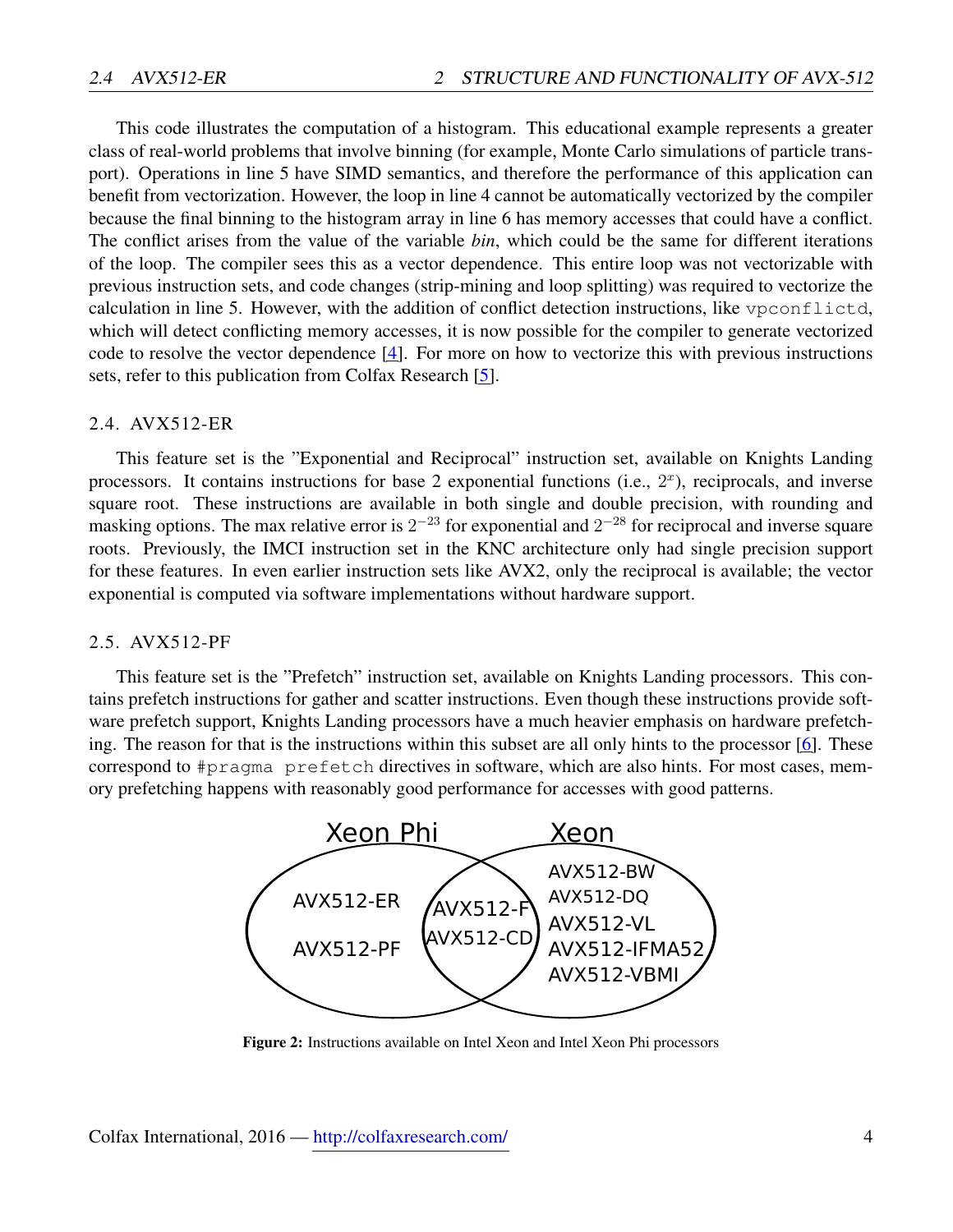## <span id="page-4-0"></span>3. FEATURE CHECK

There are two ways for determining if a processor has support for various features. You can determine feature support on a processor from the command line, or using library calls from source code.

### <span id="page-4-1"></span>3.1. COMMAND LINE

From the command line, you can run the command in Listing [2,](#page-4-3) and look for avx512f, avx512cd, etc., in the list of processor features. Note that you can also find flags for legacy features like avx or sse2.

```
vega@lyra% cat /proc/cpuinfo
...
flags : fpu vme de pse tsc msr pae mce cx8 apic sep mtrr pge mca cm
ov pat pse36 clflush dts acpi mmx fxsr sse sse2 ss ht tm pbe syscall nx pdpe1gb rdt
scp lm constant_tsc arch_perfmon pebs bts rep_good nopl xtopology nonstop_tsc aper
fmperf eagerfpu pni pclmulqdq dtes64 monitor ds_cpl vmx est tm2 ssse3 fma cx16 xtp
r pdcm sse4_1 sse4_2 x2apic movbe popcnt tsc_deadline_timer aes xsave avx f16c rdr
and lahf_lm abm 3dnowprefetch ida arat epb xsaveopt pln pts dtherm tpr_shadow vnmi
flexpriority ept vpid fsgsbase tsc_adjust bmi1 avx2 smep bmi2 erms avx512f rdseed
adx avx512pf avx512er avx512cd
...
```
Listing 2: Processor Feature Support

### <span id="page-4-2"></span>3.2. SOURCE CODE

This information ultimately comes from the CPUID instruction, where the processor returns a string of information including the product family, model, and list of supported features [\[7\]](#page-9-6). The Intel C++ Compiler has a built-in wrapper, which is the  $\text{may}-i$  use cpu feature intrinsic. Example usage for checking the Knights Landing features is shown in Listing [3.](#page-4-4) For other compilers, the code is less abstracted because it is hardware dependent. For more details, refer to this blog post for implementation details [\[8\]](#page-9-7).

```
 #include <immintrin.h>
 int has_intel_knl_features() {
 const unsigned long knl_features =
 (_FEATURE_AVX512F | _FEATURE_AVX512ER |
_5 \_FEATURE\_AVX512PF \_FEATURE\_AVX512CD );
6 return _may_i_use_cpu_feature( knl_features );
7}
```
#### Listing 3: Processor feature support intrinsic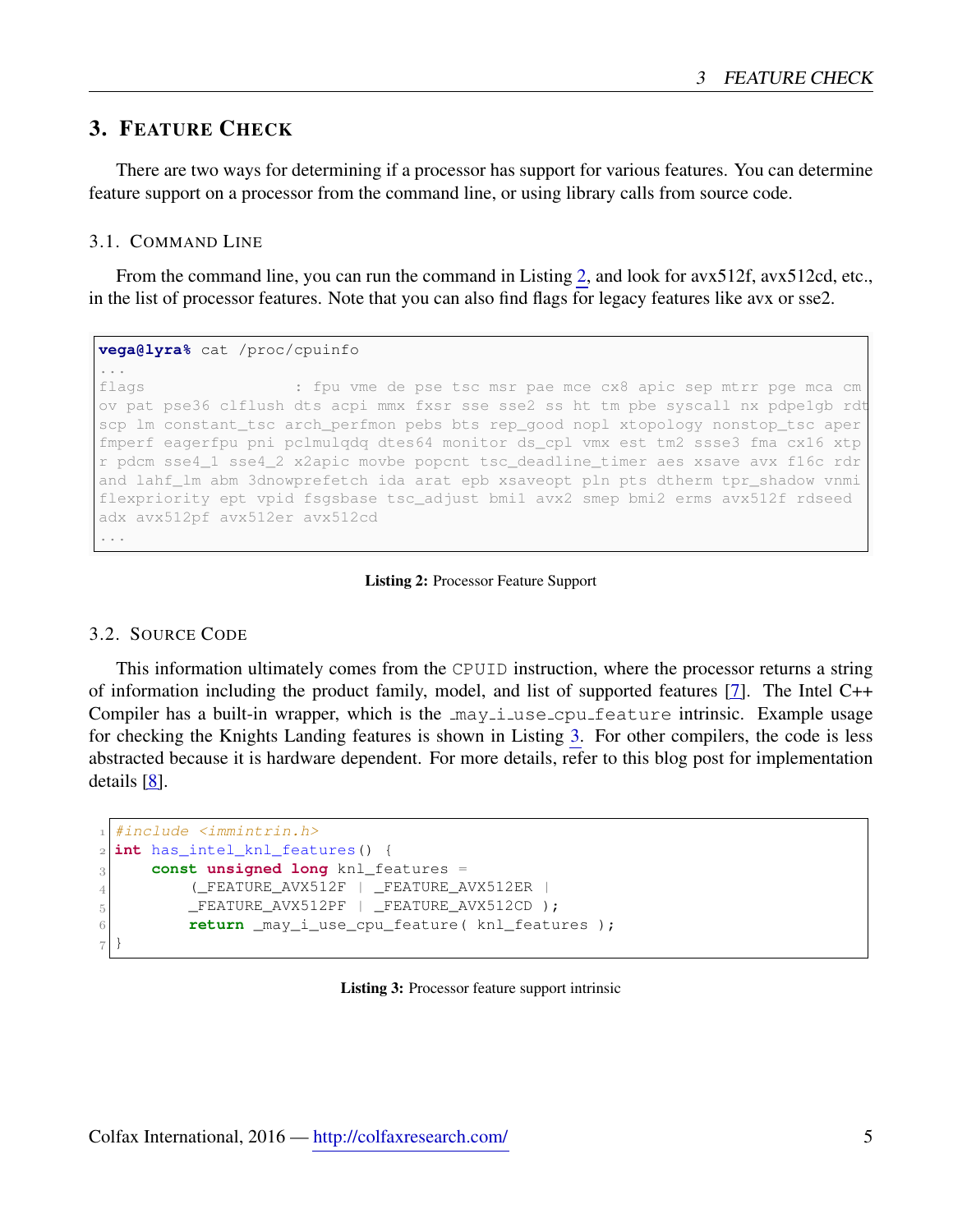## <span id="page-5-0"></span>4. COMPILING

### <span id="page-5-1"></span>4.1. USAGE MODELS

There are two ways to take advantage of vector instructions: explicit vectorization and automatic vectorization by the compiler. Using explicit vectorization gives the developer control over every instruction, but comes at the cost of portability. Using automatic vectorization means letting the compiler look for patterns in the code to determine what vector instructions to use. In the following example, two arrays of eight double precision floating-point numbers are added together.

```
 double A[vec_width], B[vec_width];
  //this loop will be automatically vectorized
f(x) = 0; i < vec_width; i++)
   A[i] +=B[i];
```
Listing 4: Automatic vectorization

```
 double A[vec_width], B[vec_width];
  m512d A vec = mm512 load pd(A);
  \_m512d B\_vec = _mm512\_load\_pd(B);_4| A_vec = _mm512_add_pd(A_vec, B_vec);
   _mm512_store_pd(A,A_vec);
```
Listing 5: Explicit vectorization

A good practice is to write code that the compiler can vectorize, to maintain clarity and simplicity. This publication will mainly discuss automatic vectorization, and compiler behavior with the Intel C++ Compiler and the GNU Compiler Collection's C++ Compiler. The example code in Listing [4](#page-5-2) and Listing [5](#page-5-3) is compiled with:

<span id="page-5-4"></span>**vega@lyra%** icpc -xCOMMON-AVX512 -S -o vec\_add.s vec\_add.cc

Listing 6: Compiling with source for assembly code

The -S option makes the compiler produce intermediate assembly files so we can check for vectorized instructions. The assembly code produced by the Intel C++ Compiler will have line numbers in the original source for reference, snippet shown in Listing [7.](#page-6-1) Vectorized instructions begin with the letter v. They operate on vector registers named zmm (or xmm, and ymm for legacy AVX, and AVX2 instructions, respectively).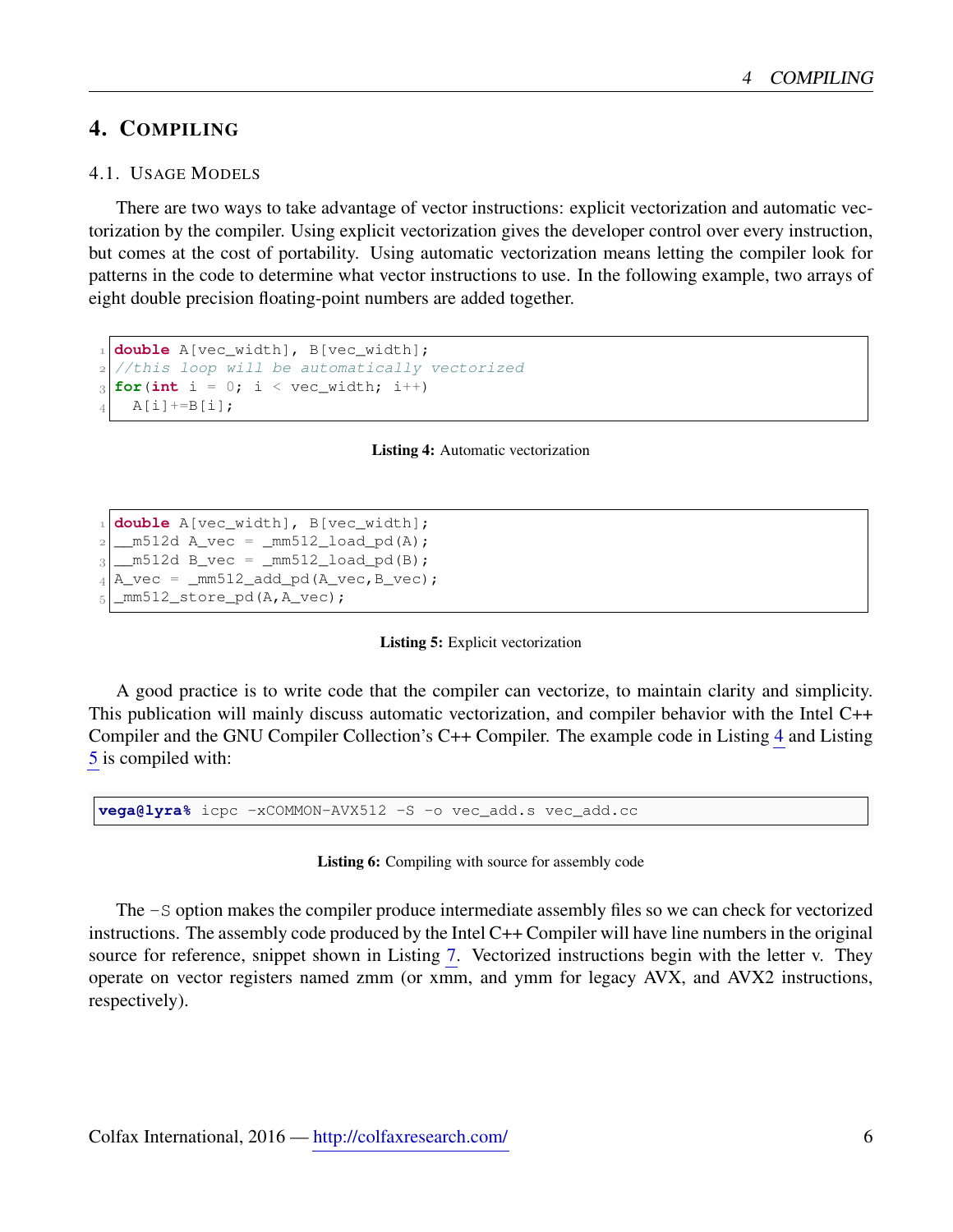<span id="page-6-1"></span>

| <b>vega@lyra%</b> cat vec_add.s |                             |       |  |  |  |  |
|---------------------------------|-----------------------------|-------|--|--|--|--|
| vldmxcsr 64(%rsp)               |                             | #1.12 |  |  |  |  |
|                                 | vaddpd (%rsp), %zmm0, %zmm1 | #5.9  |  |  |  |  |
|                                 | vmovupd %zmm1, (%rsp)       | #5.9  |  |  |  |  |

Listing 7: A few lines of the resulting assembly

You can compile for the Knights Landing processor with any compiler that supports the AVX-512 instruction set. The following sections will show how to compile for the Knights Landing processor with the Intel C++ Compiler and the GNU Compiler Collection, two current implementations of such compilers. The compiler binaries are called icpc, and  $g++$ , respectively. With Intel C $++$  compiler, the minimum version required for these flags is 15.0. In GCC, the flags for the Knights Landing processor are supported since version 4.9.1 and on. The flags for the future Intel Xeon processors are supported since GCC version 5.1 and on. Required compilation flags are detailed below, and summarized in Table [1.](#page-9-8)

#### <span id="page-6-0"></span>4.2. INTEL C++ COMPILER

Before you begin, you may wish to check the version of the compiler you have, you can do this as follows:

```
vega@lyra% icpc -v
icpc version 16.0.1 (gcc version 4.9.2 compatibility)
```
#### Listing 8: Version check

You can see your code in assembly by using the  $-S$  option. The assembly code is useful for checking if your code was vectorized. As shown in Listing [6,](#page-5-4) the compiler produces a foo.s assembly file for the input file foo.cc.

Of course, reading through long assembly code is not feasible for any non-trivial amount of code. The Intel  $C++$  Compiler provides a helpful utility, the optimization report. The  $-q$ opt-report=5 option tells the compiler to produce a verbose optimization report. The verbosity level is a number between 1 and 5, 5 being the most verbose.

**vega@lyra%** icpc -xCOMMON-AVX512 -qopt-report=5 -o vec\_add vec\_add.cc

Listing 9: Compiling for auto-vectorization report

Listing [10](#page-7-1) shows part of the optimization report for this compilation. The report is organized into sections, and this one shows the loop optimization done for this particular loop.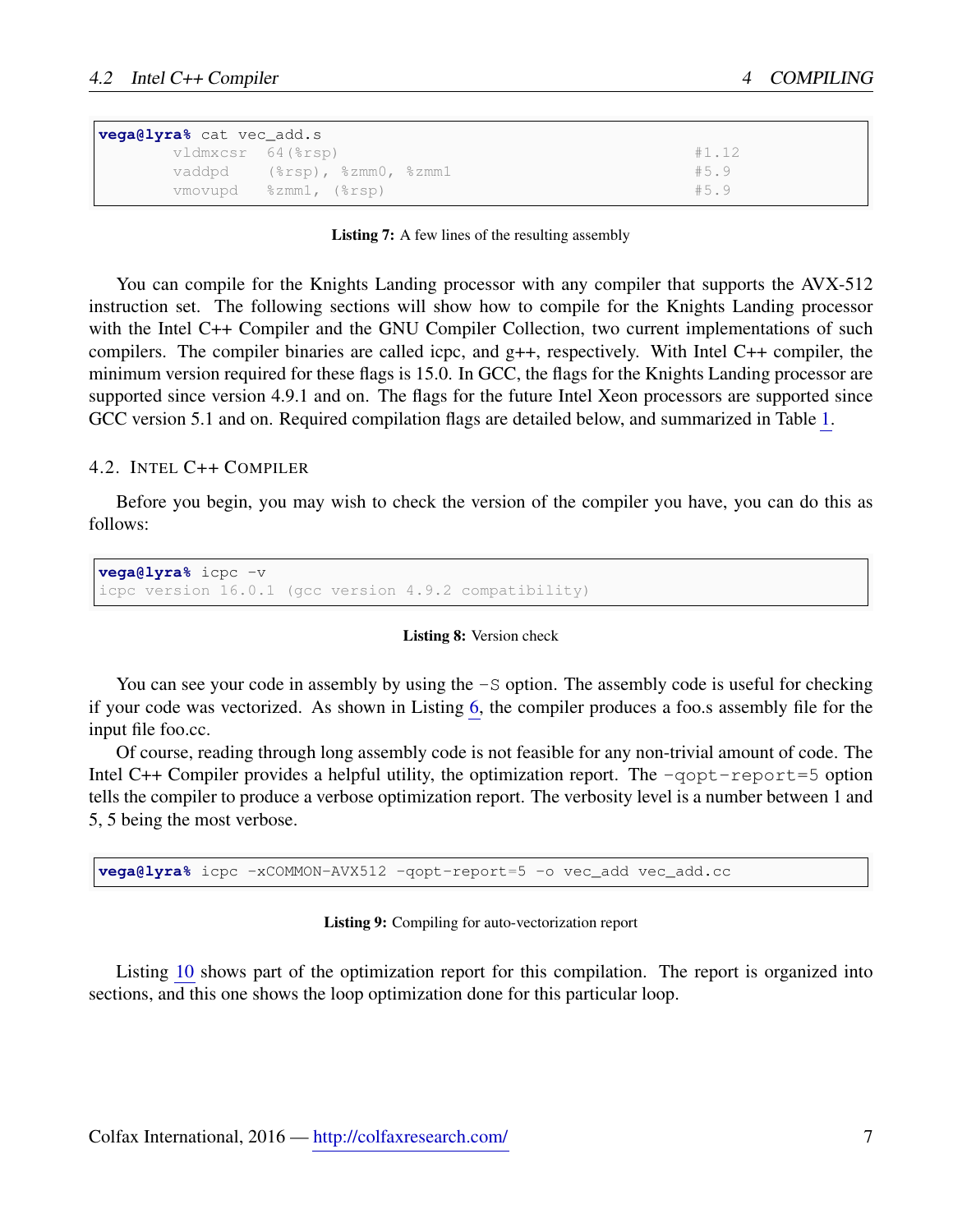<span id="page-7-1"></span>

|          | LOOP BEGIN at vec $add\cdot cc(5, 5)$                 |
|----------|-------------------------------------------------------|
|          | remark #15305: vectorization support: vector length 8 |
|          | remark #15427: loop was completely unrolled           |
|          | remark #15300: LOOP WAS VECTORIZED                    |
|          | remark #15448: unmasked aligned unit stride loads: 2  |
|          | remark #15449: unmasked aligned unit stride stores: 1 |
|          | remark #15475: --- begin vector loop cost summary --- |
|          | remark #15476: scalar loop cost: 8                    |
|          | remark #15477: vector loop cost: 0.620                |
|          | remark #15478: estimated potential speedup: 12.800    |
|          | remark #15488: --- end vector loop cost summary ---   |
| LOOP END |                                                       |

#### Listing 10: icpc auto-vectorization report

As described in Section [2.1,](#page-2-1) there are multiple subsets belonging to AVX-512. The following  $-x$ options correspond to the three pieces of Figure [2,](#page-3-2) left to right.

```
vega@lyra% # this compiles for Intel Xeon Phi processors (KNL)
vega@lyra% icpc foo.cc -xMIC-AVX512
vega@lyra%
vega@lyra% # this compiles for binary compatibility
vega@lyra% icpc foo.cc -xCOMMON-AVX512
vega@lyra%
vega@lyra% # this compiles for future Intel Xeon processors
vega@lyra% icpc foo.cc -xCORE-AVX512
```
Listing 11: Compiling for with Intel C++ Compiler for various AVX-512 subsets

#### <span id="page-7-0"></span>4.3. THE GNU COMPILER COLLECTION

GCC also supports AVX-512, and the following is a list of common use cases with the C++ Compiler. Before you begin, you may wish to check the version of the compiler you have, you can do this as follows:

```
vega@lyra% g++ -v
gcc version 4.9.2 (GCC)
```
#### Listing 12: Version check

To produce an executable or the assembly code, the syntax is just as one might expect. One notable difference is that automatic vectorization is not turned on by default as it is with icpc. You need to specify a high enough optimization level with the  $-\circ$  option.

```
vega@lyra% g++ -O2 -o foo foo.cc
vega@lyra% g++ -O2 -o foo.s -S foo.cc
```
#### Listing 13: Compiling with source for executable or assembly code

Colfax International, 2016 — <http://colfaxresearch.com/> 8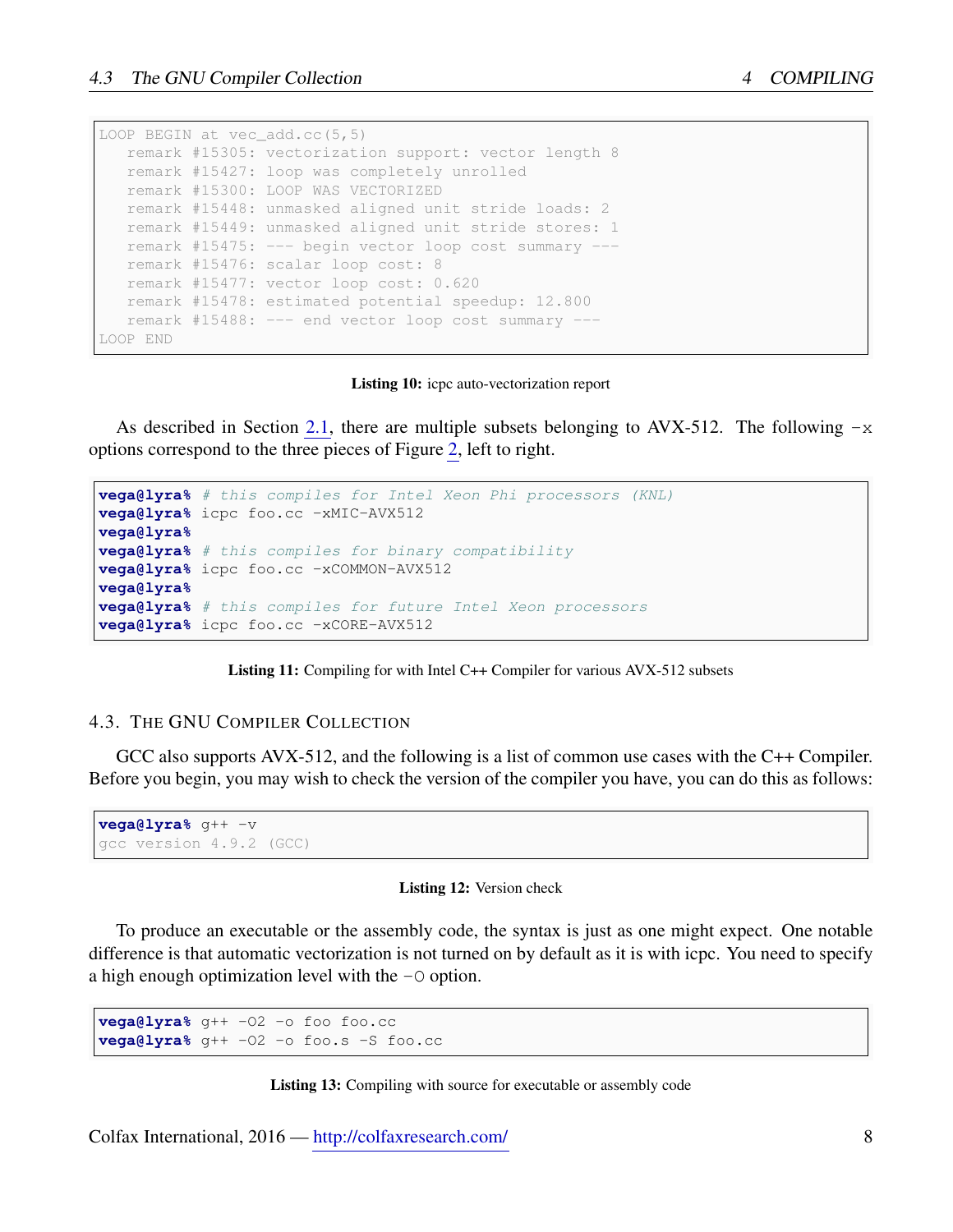GCC also has support for giving the user an optimization report. GCC is able to tell the user what it was able to and not able to vectorize and why with the option  $-f$ opt-info-vec-all [\[9\]](#page-9-9).

**vega@lyra%** g++ -O2 -mavx512f -mavx512cd -fopt-info-vec-all -o foo foo.cc

#### Listing 14: Compiling for auto-vectorization report

Listing [15](#page-8-0) shows the part of a GCC optimization report for a successfully vectorized loop.

```
vec_add.cc:5:22: note: Cost model analysis:
 Vector inside of loop cost: 4
 Vector prologue cost: 4
 Vector epilogue cost: 0
 Scalar iteration cost: 4
 Scalar outside cost: 1
 Vector outside cost: 4
prologue iterations: 0
epilogue iterations: 0
Calculated minimum iters for profitability: 1
vec_add.cc:5:22: note: Runtime profitability threshold = 7
vec_add.cc:5:22: note: Static estimate profitability threshold = 7
vec_add.cc:5:22: note: loop vectorized
```
Listing 15: GCC auto-vectorization report

Unlike the Intel C++ Compiler, compiling for the various subsets require a more granular control. Instead of using the groups, you must specify the individual subsets.

```
vega@lyra% # this compiles for Intel Xeon Phi processors (KNL)
vega@lyra% g++ foo.cc -mavx512f -mavx512cd -mavx512er -mavx512pf
vega@lyra%
vega@lyra% # this compiles for future Intel Xeon processors
vega@lyra% g++ foo.cc -mavx512f -mavx512cd -mavx512bw \
> -mavx512dq -mavx512vl -mavx512ifma -mavx512vbmi
vega@lyra%
vega@lyra% # this compiles for binary compatibility
vega@lyra% g++ foo.cc -mavx512f -mavx512cd
```
Listing 16: Compiling for with GCC for various AVX-512 subsets

Table [1](#page-9-8) summarizes the compiler arguments necessary for automatic vectorization with AVX-512 with the Intel C++ compiler and with GCC.